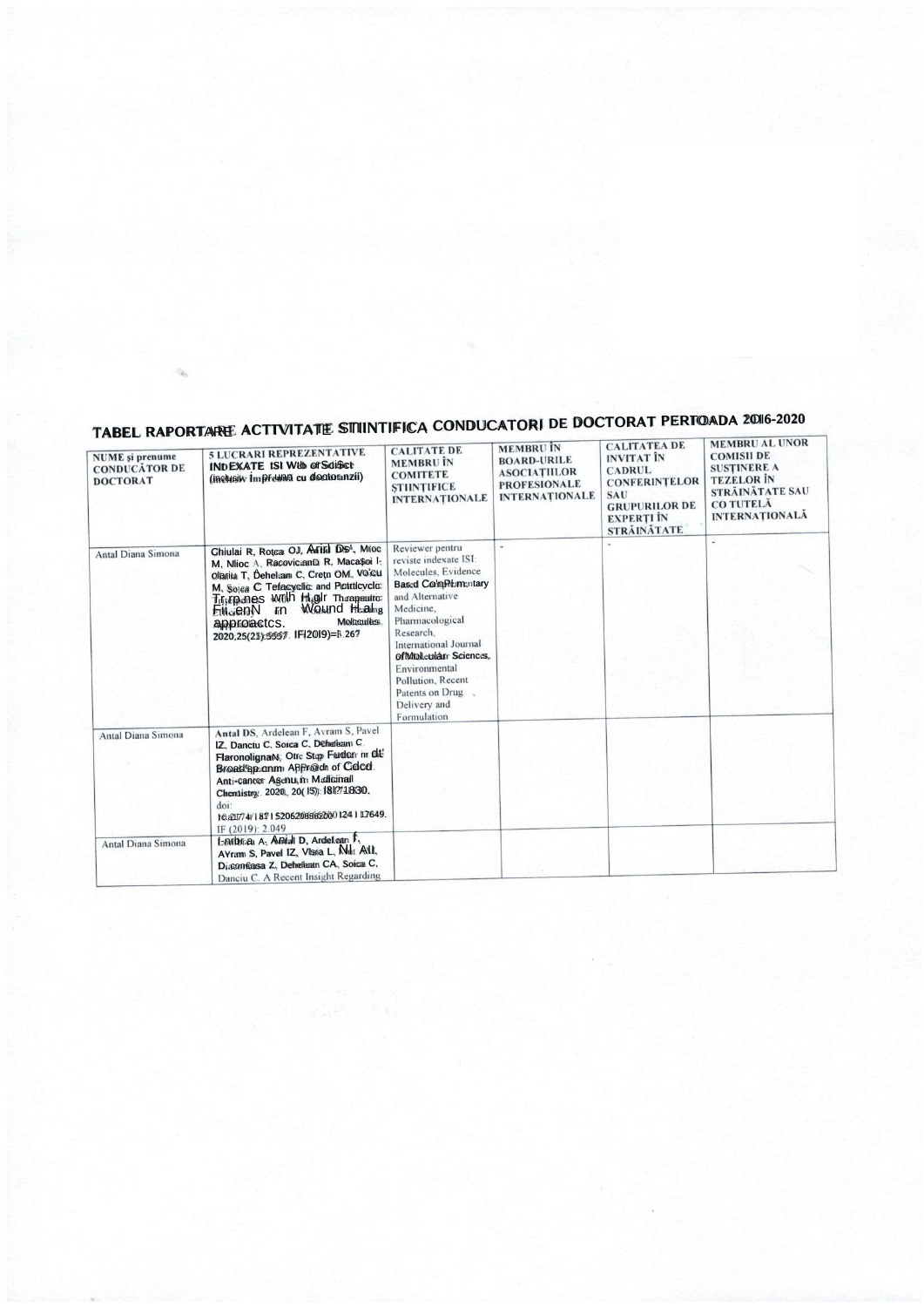|                    | the Phytochemistry and Bioactivity of    |  |  |
|--------------------|------------------------------------------|--|--|
|                    | Origanum vulgare L. Essential Oil. Int J |  |  |
|                    | Mol Sci. 2020;21(24):9653. IF (2019):    |  |  |
|                    | 4.556                                    |  |  |
| Antal Diana Simona | Kis B, Ifrim FC, Buda V, Avram S,        |  |  |
|                    | Pavel IZ, Antal D, Paunescu V,           |  |  |
|                    | Dehelean CA, Ardelean F, Diaconeasa      |  |  |
|                    | Z, Soica C, Danciu C. Cannabidiol-from   |  |  |
|                    | Plant to Human Body: A Promising         |  |  |
|                    | Bioactive Molecule with Multi-Target     |  |  |
|                    | Effects in Cancer. Int J Mol Sci.        |  |  |
|                    | 2019;20(23). pii: E5905. doi:            |  |  |
|                    | 10.3390/ijms20235905. IF (2019):         |  |  |
|                    | 4.556                                    |  |  |
| Antal Diana Simona | Moacă EA, Pavel IZ, Danciu C,            |  |  |
|                    | Crăiniceanu Z, Minda D, Ardelean F,      |  |  |
|                    | Antal DS, Ghiulai R, Cioca A, Derban     |  |  |
|                    | M, Simu S, Chioibas R, Szuhanek C,       |  |  |
|                    | Dehelean CA. Romanian Wormwood           |  |  |
|                    | (Artemisia absinthium L.):               |  |  |
|                    | Physicochemical and Nutraceutical        |  |  |
|                    | Screening. Molecules. 2019; 24(17). pii: |  |  |
|                    | E3087. DOI:                              |  |  |
|                    | 10.3390/molecules24173087. IF (2019):    |  |  |
|                    | 3.267                                    |  |  |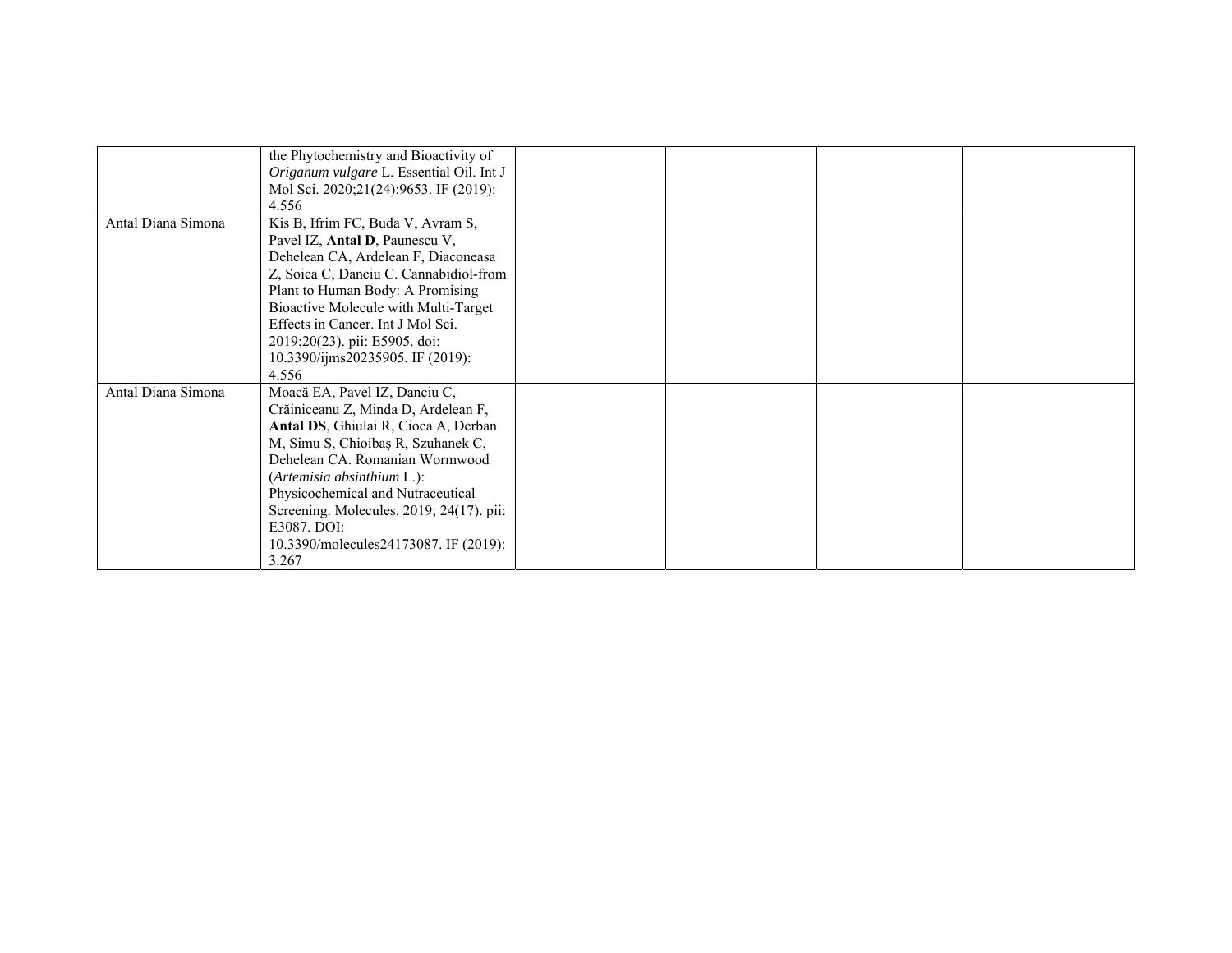| <b>NUME</b> și prenume<br><b>CONDUCĂTOR DE</b><br><b>DOCTORAT</b> | 5 LUCRARI REPREZENTATIVE INDEXATE ISI Web<br>of Science (inclusiv împreună cu doctoranzii)                                                                                                                                                                                                                                                                                                      | <b>CALITATE DE</b><br><b>MEMBRU</b> ÎN<br><b>COMITETE</b><br><b><i>ȘTIINȚIFICE</i></b><br><b>INTERNATIONALE</b> | <b>MEMBRU ÎN BOARD-</b><br><b>URILE ASOCIATIILOR</b><br><b>PROFESIONALE</b><br><b>INTERNATIONALE</b>                                                         | <b>CALITATEA DE</b><br><b>INVITAT ÎN</b><br><b>CADRUL</b><br><b>CONFERINTELO</b><br><b>R SAU</b><br><b>GRUPURILOR</b><br>DE EXPERȚI ÎN<br><b>STRĂINĂTATE</b> | <b>MEMBRU AL UNOR</b><br><b>COMISII DE</b><br><b>SUSTINERE A</b><br><b>TEZELOR ÎN</b><br>STRĂINĂTATE SAU<br><b>CO TUTELĂ</b><br><b>INTERNATIONALĂ</b> |
|-------------------------------------------------------------------|-------------------------------------------------------------------------------------------------------------------------------------------------------------------------------------------------------------------------------------------------------------------------------------------------------------------------------------------------------------------------------------------------|-----------------------------------------------------------------------------------------------------------------|--------------------------------------------------------------------------------------------------------------------------------------------------------------|--------------------------------------------------------------------------------------------------------------------------------------------------------------|-------------------------------------------------------------------------------------------------------------------------------------------------------|
| <b>DANCIU CORINA</b>                                              | Brigitta Kis, Stefana Avram, Ioana Zinuca Pavel,<br>Adelina Lombrea, Valentina Buda, Cristina<br>Dehelean, Codruta Soica, Mukerrem Betul Yerer,<br>Florina Bojin, Roxana Folescu, Danciu Corina.<br>Recent Advances Regarding the Phytochemical<br>and Therapeutic Uses of Populus nigra L. Buds,<br>Plants 2020, 9(11), 1464;<br>https://doi.org/10.3390/plants9111464, Impact<br>factor 2.762 |                                                                                                                 | Editor-Experimental<br>and therapeutic<br>medicine-Spandidos<br>publications, Impact<br>factor 1.785, Print<br>ISSN: 1792-<br>0981;Online ISSN:<br>1792-1015 |                                                                                                                                                              |                                                                                                                                                       |
| DANCIU CORINA                                                     | Valentina Buda, Ana-Maria Brezoiu, Daniela<br>Berger, Ioana Zinuca Pavel, Delia Muntea, Daliana<br>Minda, Cristina Adriana Dehelean, Codruta Soica,<br>Zorita Diaconeasa, Roxana Folescu, Corina<br>Danciu-Biological Evaluation of Black Chokeberry<br>Extract Free and Embedded in Two Mesoporous                                                                                             |                                                                                                                 | <b>Editor-Analytical</b><br>cellular pathology-<br>Hindawi, Impact factor<br>2.052 Online ISSN:<br>22107177                                                  |                                                                                                                                                              |                                                                                                                                                       |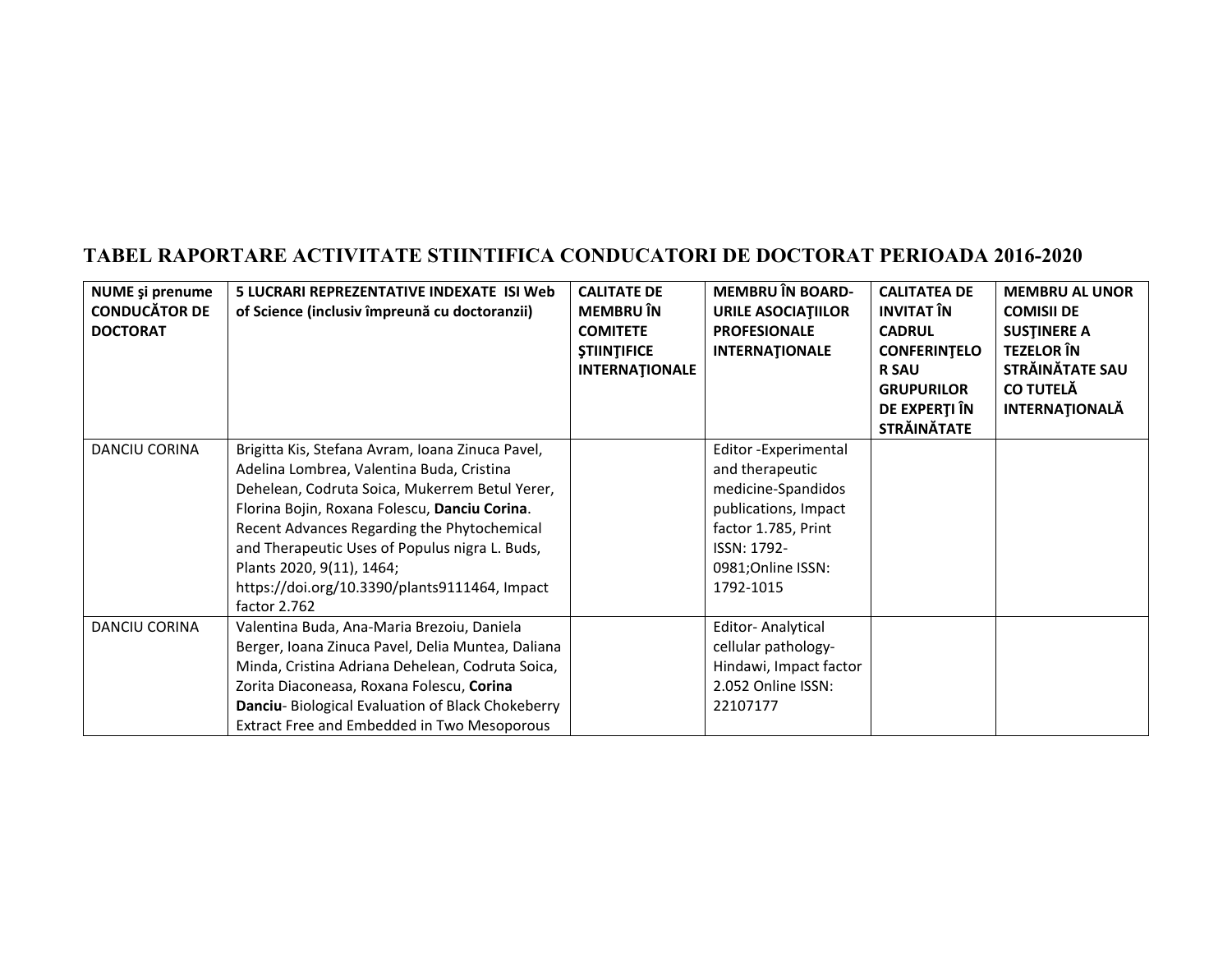|                      | Silica-Type Matrices, Pharmaceutics 2020, 12(9),<br>838;<br>https://doi.org/10.3390/pharmaceutics12090838<br>, Impact factor 4,421                                                                                                                                                                                                                                                                                             |                                                                                                                                                                                                                                                                      |  |
|----------------------|--------------------------------------------------------------------------------------------------------------------------------------------------------------------------------------------------------------------------------------------------------------------------------------------------------------------------------------------------------------------------------------------------------------------------------|----------------------------------------------------------------------------------------------------------------------------------------------------------------------------------------------------------------------------------------------------------------------|--|
| <b>DANCIU CORINA</b> | Fecker Ramona, Buda Valentina, Alexa Ersilia,<br>Avram Stefana, Pavel Ioana Zinuca, Muntean<br>Delia, Cocan Ileana, Watz Claudia, Minda Daliana,<br>Dehelean Cristina Adriana, Soica Codruta, Danciu<br>Corina. Phytochemical and Biological Screening of<br>Oenothera biennis L. Hydroalcoholic Extract,<br>BIOMOLECULES 2020, 10(6) Article<br>Number: 818, doi: 10.3390/biom10060818,<br>Impact factor 4,082                | Editor invitat -<br>Anticancer agents in<br>medicinal chemistry,<br>ISSN: 1875-5992<br>(Online), 2017-<br>2018; ISSN: 1871-5206<br>(Print), IF (2020)-<br>2,598; Thematic Issue-<br>New approaches to<br>cancer<br>chemoprevention                                   |  |
| DANCIU CORINA        | Brigitta Kis, Feng Chen Ifrim, Valentina Buda,<br>Stefana Avram, Ioana Zinuca Pavel, Diana Antal,<br>Virgil Paunescu, Cristina Adriana Dehelean,<br>Florina Ardelean, Zorita Diaconeasa, Codruta<br>Soica, Corina Danciu, Cannabidiol-from plant to<br>human body:a promising bioactive molecule with<br>multi-target effects in cancer, Int. J. Mol. Sci.<br>2019, 20, 5905; doi:10.3390/ijms20235905,<br>Impact factor 4,556 | Editor invitat -<br>Anticancer agents in<br>medicinal chemistry,<br>ISSN: 1875-5992<br>(Online), 2018-<br>2019; ISSN: 1871-5206<br>(Print), IF (2020)-<br>2,180; Thematic Issue:<br>Natural bioactive<br>compounds, vegetal<br>extracts and modern<br>pharmaceutical |  |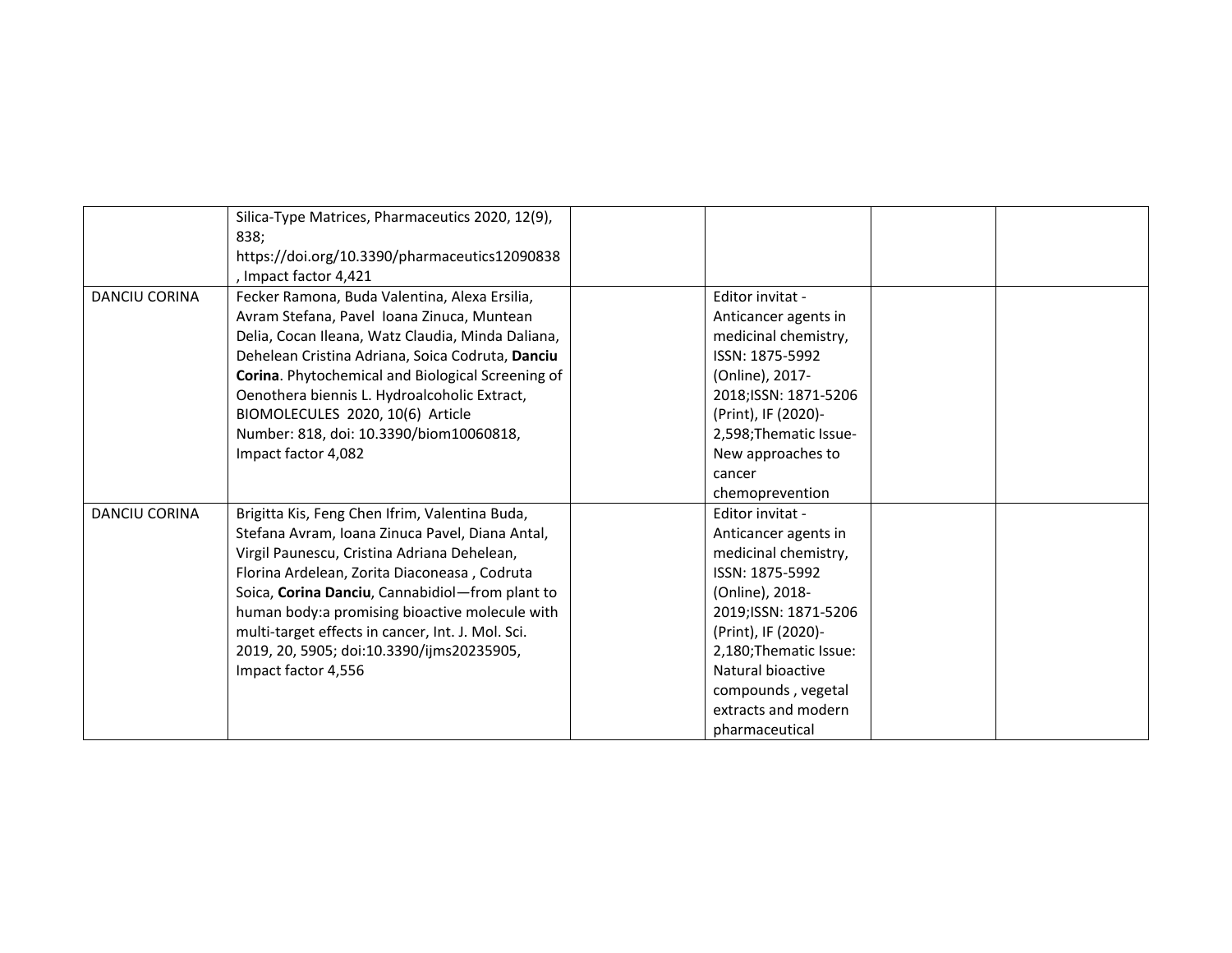|               |                                                  | formulations: new       |  |
|---------------|--------------------------------------------------|-------------------------|--|
|               |                                                  | insights into the anti- |  |
|               |                                                  | cancer mechanism of     |  |
|               |                                                  |                         |  |
|               |                                                  | action                  |  |
| DANCIU CORINA | Alexandra Ghițu, Anja Schwiebs, Heinfried H.     | Editor invitat - Plants |  |
|               | Radeke, Stefana Avram, Istvan Zupko, Andrea      | (MDPI) (ISSN 2223-      |  |
|               | Bor, Ioana Zinuca Pavel, Cristina Adriana        | 7747), IF (2020)-2.632; |  |
|               | Dehelean, Camelia Oprean, Florina Bojin, Claudia | Thematic Issue:         |  |
|               | Farcas, Codruta Soica, Oana Duicu, Corina        | Natural compounds -     |  |
|               | Danciu, A Comprehensive Assessment of            | successful solutions    |  |
|               | Apigenin as an Antiproliferative, Proapoptotic,  | for the medical         |  |
|               | Antiangiogenic and Immunomodulatory              | challenges of the 21st  |  |
|               | Phytocompound, Nutrients. 2019 Apr 16;11(4).     | Century                 |  |
|               | pii: E858. doi: 10.3390/nu11040858, Impact       |                         |  |
|               | factor 4.546                                     |                         |  |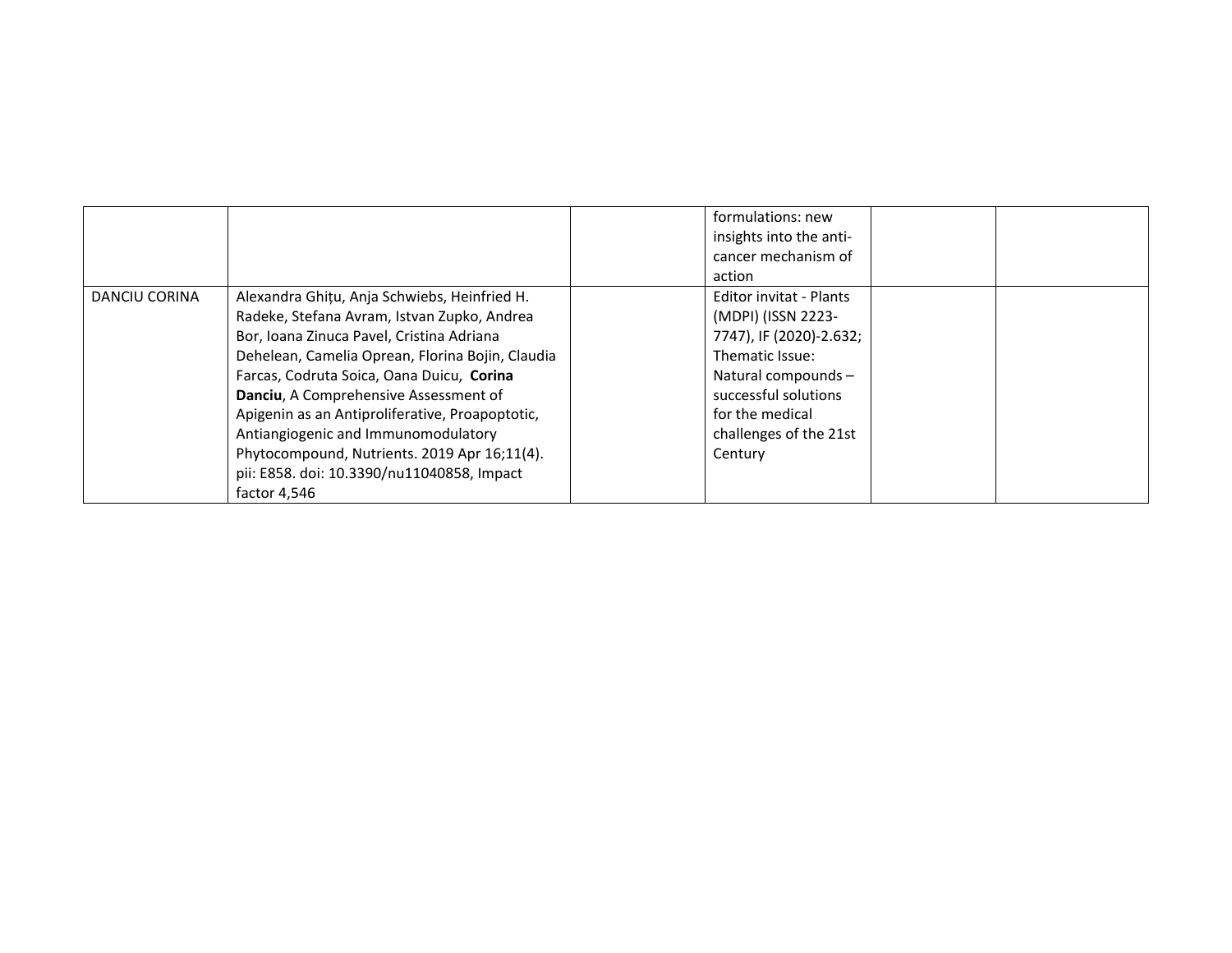| <b>NUME</b> și prenume<br><b>CONDUCĂTOR DE</b> | <b>5 LUCRARI REPREZENTATIVE</b><br><b>INDEXATE ISI Web of Science</b> | <b>CALITATE DE</b><br><b>MEMBRU</b> ÎN | <b>MEMBRU</b> ÎN<br><b>BOARD-URILE</b> | <b>CALITATEA DE</b><br><b>INVITAT ÎN</b> | <b>MEMBRU AL UNOR</b><br><b>COMISII DE SUSTINERE A</b> |
|------------------------------------------------|-----------------------------------------------------------------------|----------------------------------------|----------------------------------------|------------------------------------------|--------------------------------------------------------|
| <b>DOCTORAT</b>                                | (inclusiv împreună cu                                                 | <b>COMITETE</b>                        | <b>ASOCIATIILOR</b>                    | <b>CADRUL</b>                            | <b>TEZELOR ÎN STRĂINĂTATE</b>                          |
|                                                | doctoranzii)                                                          | <b><i>STIINTIFICE</i></b>              | <b>PROFESIONALE</b>                    | <b>CONFERINTELOR</b>                     | SAU CO TUTELĂ                                          |
|                                                |                                                                       | <b>INTERNATIONALE</b>                  | <b>INTERNATIONALE</b>                  | <b>SAU</b>                               | <b>INTERNATIONALĂ</b>                                  |
|                                                |                                                                       |                                        |                                        | <b>GRUPURILOR DE</b>                     |                                                        |
|                                                |                                                                       |                                        |                                        | <b>EXPERTI ÎN</b><br><b>STRĂINĂTATE</b>  |                                                        |
| Dehelean Cristina Adriana                      | Maghiari, AL; Coricovac, D;                                           | Membru în                              | Membru                                 | <b>EUROTOX</b>                           | Nu este cazul                                          |
|                                                | Pinzaru, IA*; Macasoi, IG;                                            | colectivul                             | EUROTOX.                               | Basic                                    |                                                        |
|                                                | Marcovici, I; Simu, S; Navolan,                                       | editorial:                             | Coordonator                            | Toxicology                               |                                                        |
|                                                | D; Dehelean, C. High                                                  | Experimental and                       | filiala locala                         | Course,                                  |                                                        |
|                                                | Concentrations of Aspartame                                           | Therapeutic                            |                                        | Bucharest, 2012                          |                                                        |
|                                                | Induce Pro-Angiogenic Effects in                                      | Medicine, EC                           |                                        | Euro Regional                            |                                                        |
|                                                | Ovo and Cytotoxic Effects in HT-                                      | Pharmacology                           |                                        | Conference on<br>Parasitic               |                                                        |
|                                                | 29 Human Colorectal Carcinoma                                         | and Toxicology                         |                                        | Zoonoses as                              |                                                        |
|                                                | Cells. NUTRIENTS, 2020,                                               | (special issue),                       |                                        | <b>Invited Speakers</b>                  |                                                        |
|                                                | Volume: 12, Issue: 12, Article                                        | World Research                         |                                        |                                          |                                                        |
|                                                | Number: 3600, DOI:                                                    | Journal Of                             |                                        |                                          |                                                        |
|                                                | 10.3390/nu12123600, IF=4.546                                          | Medicinal                              |                                        |                                          |                                                        |
|                                                |                                                                       | <b>&amp;Aromatic Plants</b>            |                                        |                                          |                                                        |
| Dehelean Cristina Adriana                      | Draghici, GA <sup>#</sup> ; Dehelean, C <sup>#</sup> ;                |                                        |                                        |                                          |                                                        |
|                                                | Pinzaru, I; Bordean, DM;                                              |                                        |                                        |                                          |                                                        |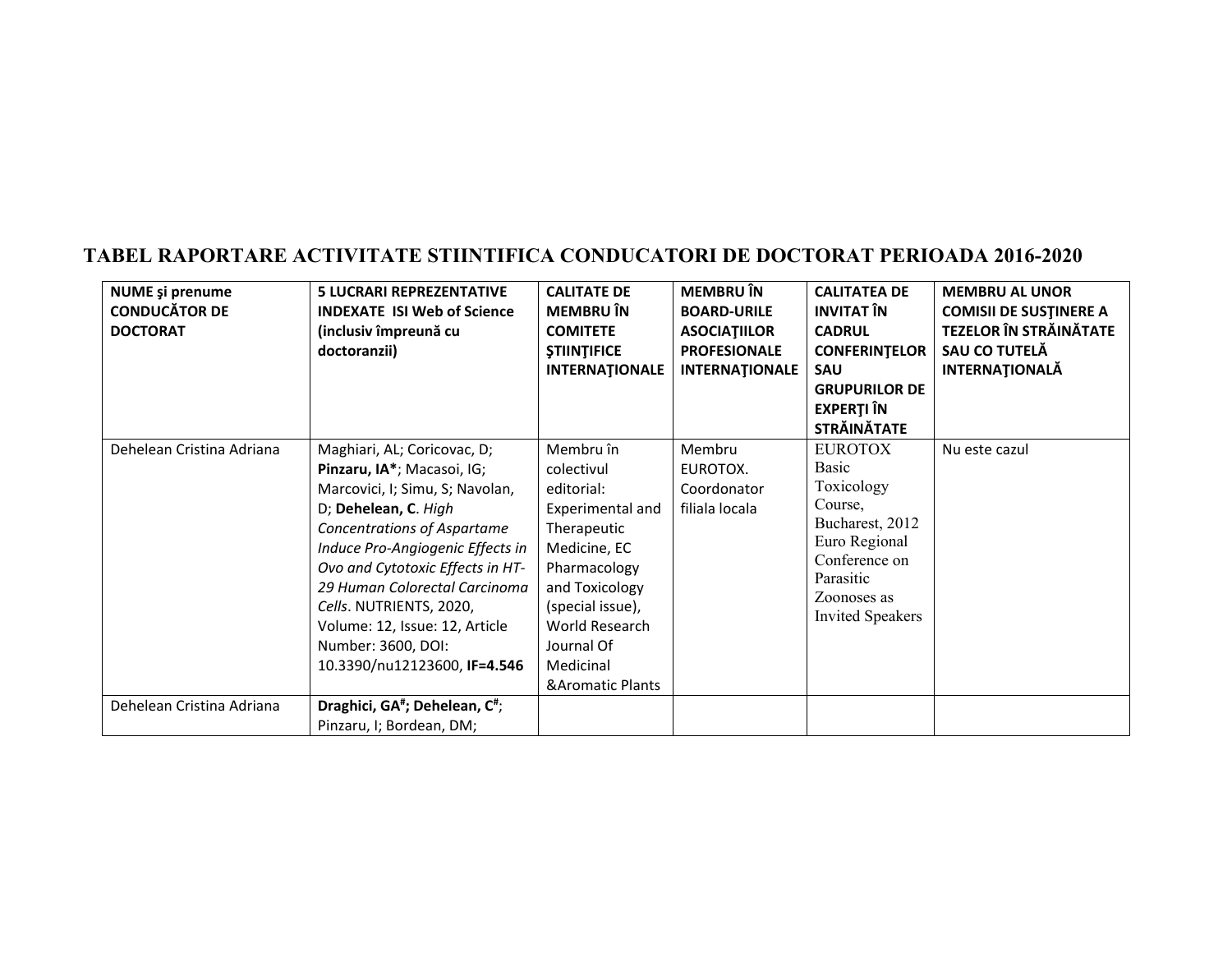|                           | Borozan, A; Tsatsakis, AM;                        |  |  |
|---------------------------|---------------------------------------------------|--|--|
|                           | Kovatsi, L; Nica, D. Soil copper                  |  |  |
|                           | uptake by land snails: A semi-                    |  |  |
|                           | field experiment with juvenile                    |  |  |
|                           | Cantareus aspersus snails.                        |  |  |
|                           | ENVIRONMENTAL TOXICOLOGY                          |  |  |
|                           | AND PHARMACOLOGY, 2019,                           |  |  |
|                           | Volume: 72, Article Number:                       |  |  |
|                           | 103243, DOI:                                      |  |  |
|                           | 10.1016/j.etap.2019.103243,                       |  |  |
|                           | $IF = 3.292$                                      |  |  |
| Dehelean Cristina Adriana | Moaca, EA; Farcas, C;                             |  |  |
|                           | Coricovact, D; Avram, S; Mihali,                  |  |  |
|                           | CV; Draghici, GA; Loghin, F;                      |  |  |
|                           | Pacurariu, C; Dehelean, C. Oleic                  |  |  |
|                           | Acid Double Coated Fe <sub>3</sub> O <sub>4</sub> |  |  |
|                           | Nanoparticles as Anti-                            |  |  |
|                           | Melanoma Compounds with a                         |  |  |
|                           | Complex Mechanism of Activity-                    |  |  |
|                           | In Vitro and In Ovo Assessment.                   |  |  |
|                           | JOURNAL OF BIOMEDICAL                             |  |  |
|                           | NANOTECHNOLOGY, 2019,                             |  |  |
|                           | Volume: 15, Issue: 5, Pages:                      |  |  |
|                           | 893-909, DOI:                                     |  |  |
|                           | 10.1166/jbn.2019.2726,                            |  |  |
|                           | $IF = 4.483$                                      |  |  |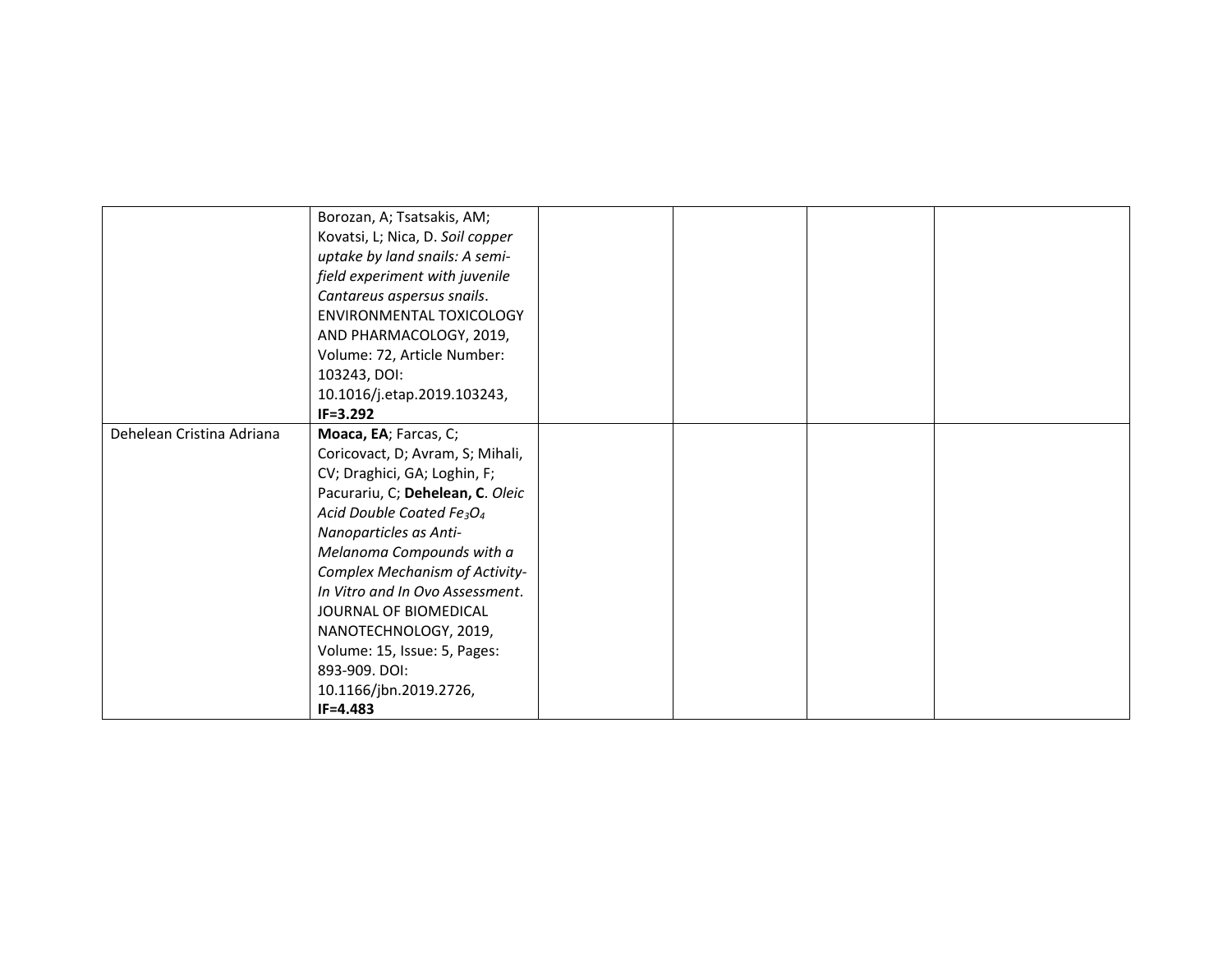| Dehelean Cristina Adriana | Circioban, D; Ledeti, A; Vlase, G;                  |  |  |
|---------------------------|-----------------------------------------------------|--|--|
|                           | Coricovac, D; Moaca, A; Farcas,                     |  |  |
|                           | C; Vlase, T; Ledeti, I; Dehelean,                   |  |  |
|                           | <b>C.</b> Guest-host interactions and               |  |  |
|                           | complex formation for                               |  |  |
|                           | artemisinin with cyclodextrins:                     |  |  |
|                           | instrumental analysis and                           |  |  |
|                           | evaluation of biological activity.                  |  |  |
|                           | JOURNAL OF THERMAL                                  |  |  |
|                           | <b>ANALYSIS AND CALORIMETRY</b>                     |  |  |
|                           | 2018, 134, 2. 1375-1384, DOI:                       |  |  |
|                           | 10.1007/s10973-018-7411-8,                          |  |  |
|                           | $IF = 2.471$                                        |  |  |
| Dehelean Cristina Adriana | Nica, DV <sup>#</sup> ; Draghici, GA <sup>#</sup> ; |  |  |
|                           | Andrica, FM; Popescu, S;                            |  |  |
|                           | Coricovac, DE; Dehelean, CA*;                       |  |  |
|                           | Gergen, II; Kovatsi, L; Coleman,                    |  |  |
|                           | MD; Tsatsakis, A. Short-term                        |  |  |
|                           | effects of very low dose                            |  |  |
|                           | cadmium feeding on copper,                          |  |  |
|                           | manganese and iron                                  |  |  |
|                           | homeostasis: A gastropod                            |  |  |
|                           | perspective. ENVIRONMENTAL                          |  |  |
|                           | <b>TOXICOLOGY AND</b>                               |  |  |
|                           | PHARMACOLOGY, 2019,                                 |  |  |
|                           | Volume: 65, Pages: 9-13, DOI:                       |  |  |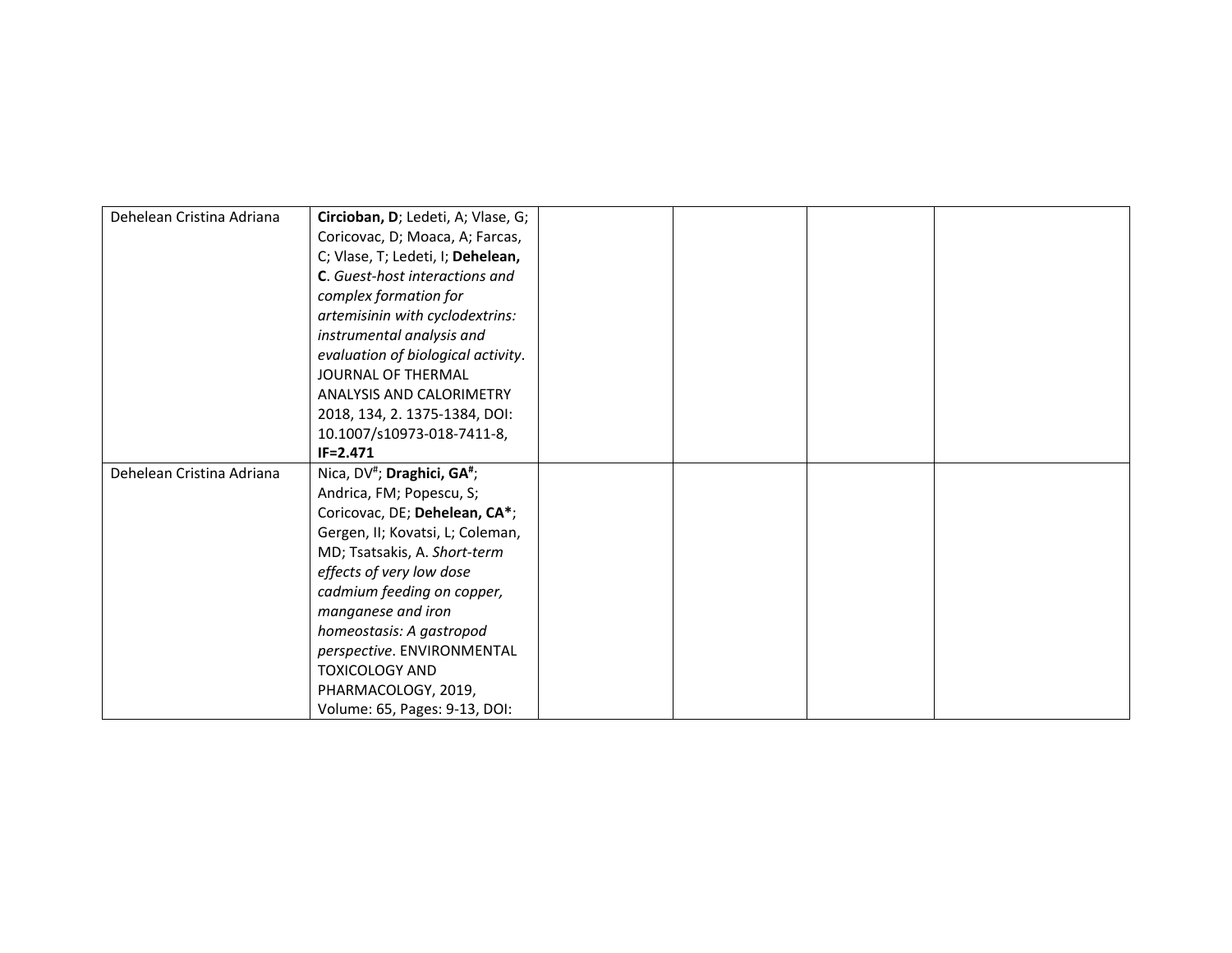| $10.1016$ /j.etap.2018.10.005, |  |  |
|--------------------------------|--|--|
| IF=3.292                       |  |  |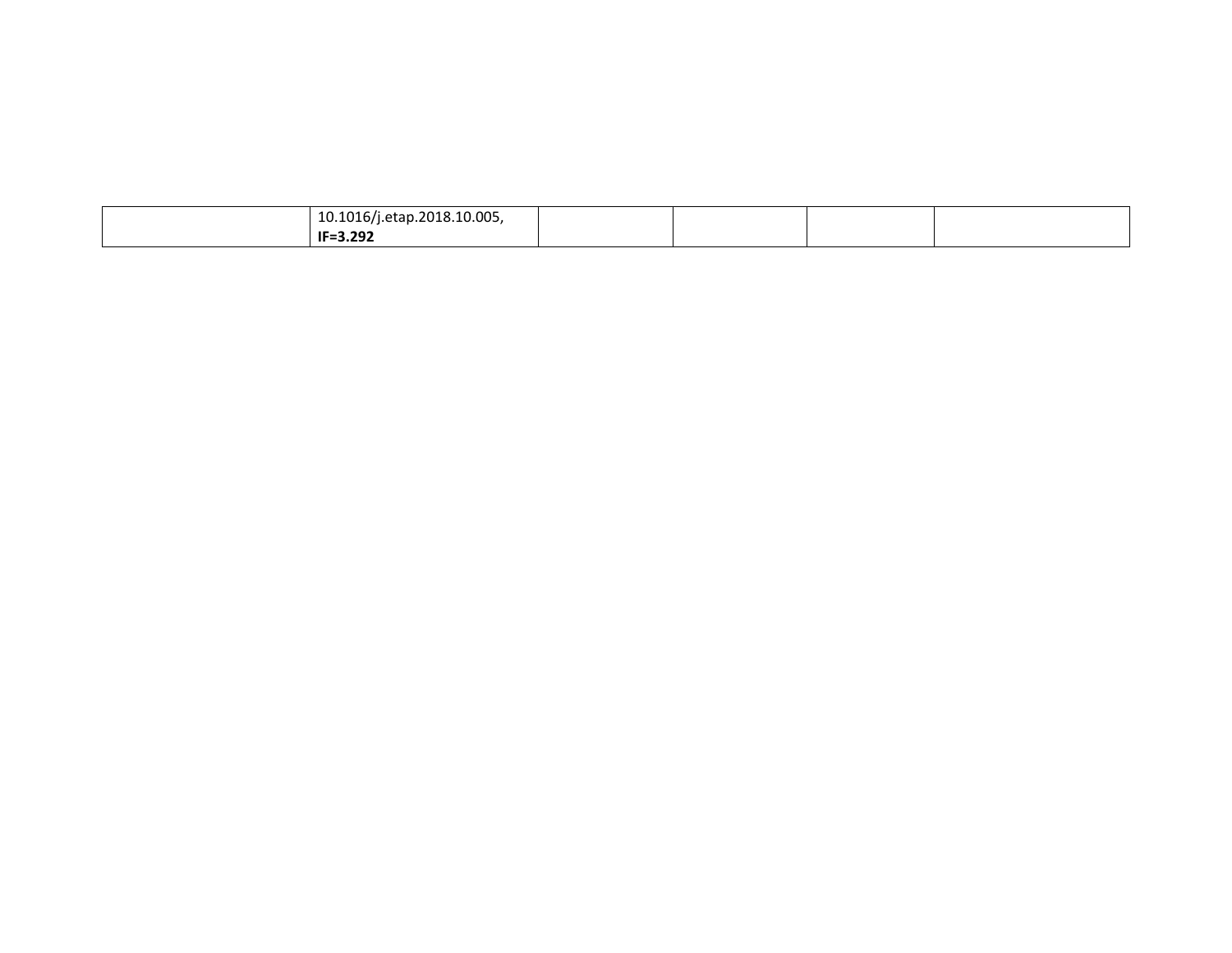| NUME și prenume        | <b>5 LUCRARI REPREZENTATIVE</b>            | <b>CALITATE DE</b>    | <b>MEMBRU</b> ÎN      | <b>CALITATEA DE</b>  | <b>MEMBRU AL UNOR</b> |
|------------------------|--------------------------------------------|-----------------------|-----------------------|----------------------|-----------------------|
| <b>CONDUCĂTOR DE</b>   | <b>INDEXATE ISI Web of Science</b>         | MEMBRU ÎN             | <b>BOARD-URILE</b>    | <b>INVITAT</b> ÎN    | <b>COMISII DE</b>     |
| <b>DOCTORAT</b>        | (inclusiv împreună cu doctoranzii)         | <b>COMITETE</b>       | <b>ASOCIATIILOR</b>   | <b>CADRUL</b>        | <b>SUSTINERE A</b>    |
|                        |                                            | <b>STIINTIFICE</b>    | <b>PROFESIONALE</b>   | <b>CONFERINTELOR</b> | <b>TEZELOR</b> ÎN     |
|                        |                                            | <b>INTERNATIONALE</b> | <b>INTERNATIONALE</b> | <b>SAU</b>           | STRĂINĂTATE SAU CO    |
|                        |                                            |                       |                       | <b>GRUPURILOR DE</b> | <b>TUTELĂ</b>         |
|                        |                                            |                       |                       | EXPERȚI ÎN           | <b>INTERNAȚIONALĂ</b> |
|                        |                                            |                       |                       | STRĂINĂTATE          |                       |
| SOICA Codruța-Marinela | Soica C, Voicu M, Ghiulai R, Dehelean      | Topic Editor          |                       |                      |                       |
|                        | C, Racoviceanu R, Trandafirescu C, Roșca   | International Journal |                       |                      |                       |
|                        | OJ, Nistor G, Mioc M, Mioc A. Natural      | of Molecular Sciences |                       |                      |                       |
|                        | Compounds in Sex Hormone-Dependent         |                       |                       |                      |                       |
|                        | Cancers: The Role of Triterpenes as        | Member Editorial      |                       |                      |                       |
|                        | Therapeutic Agents. Front Endocrinol       | Board Medicine in     |                       |                      |                       |
|                        | 2021;<br>11:612396.<br>doi:<br>(Lausanne). | Evolution             |                       |                      |                       |
|                        | PMID:<br>10.3389/fendo.2020.612396.        |                       |                       |                      |                       |
|                        | 33552000; PMCID: PMC7859451.               |                       |                       |                      |                       |
|                        |                                            |                       |                       |                      |                       |
|                        | 2. Racoviceanu, R.; Trandafirescu, C.;     |                       |                       |                      |                       |
|                        | Voicu, M.; Ghiulai, R.; Borcan, F.;        |                       |                       |                      |                       |
|                        | Dehelean, C.; Watz, C.; Aigner, Z.;        |                       |                       |                      |                       |
|                        | Ambrus, R.; Coricovac, D.E.; Cîrcioban,    |                       |                       |                      |                       |
|                        | D.; Mioc, A.; Szuhanek, C.A.; Şoica, C.    |                       |                       |                      |                       |
|                        | Solid Polymeric Nanoparticles<br>of        |                       |                       |                      |                       |
|                        | Albendazole: Synthesis, Physico-Chemical   |                       |                       |                      |                       |
|                        | Characterization<br>Biological<br>and      |                       |                       |                      |                       |
|                        | 5130.<br>Activity. Molecules 2020, 25,     |                       |                       |                      |                       |
|                        | https://doi.org/10.3390/molecules25215130  |                       |                       |                      |                       |
|                        |                                            |                       |                       |                      |                       |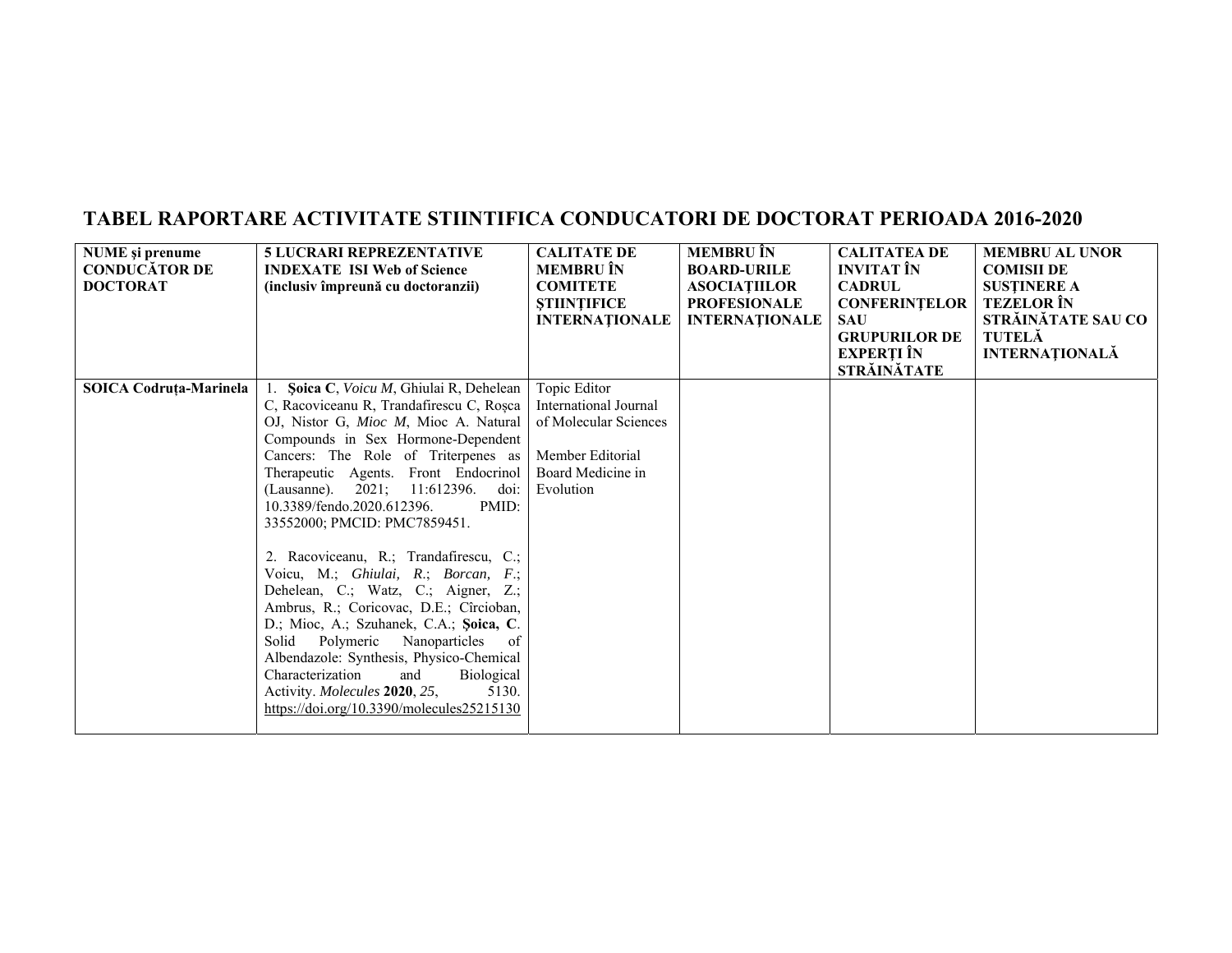| 3. Nicolov, M., Ghiulai, R. M., Voicu, M.,<br>Mioc, M., Duse, A. O., Roman, R.,<br>Ambrus, R., Zupko, I., Moaca, E. A.,<br>Coricovac, D. E., Farcas, C., Racoviceanu,<br>R. M., Danciu, C., Dehelean, C. A., &<br>Soica, C. (2019). Cocrystal Formation of<br>Betulinic Acid and Ascorbic Acid:<br>Synthesis, Physico-Chemical Assessment,<br>Antioxidant,<br>and Antiproliferative<br>Activity. Frontiers in chemistry, 7, 92. |  |  |
|---------------------------------------------------------------------------------------------------------------------------------------------------------------------------------------------------------------------------------------------------------------------------------------------------------------------------------------------------------------------------------------------------------------------------------|--|--|
| https://doi.org/10.3389/fchem.2019.00092<br>4. Mioc A, Mioc M, Ghiulai R, Voicu M,<br>Racoviceanu R, Trandafirescu C, Dehelean<br>C, Coricovac D, Soica C. Gold<br>Nanoparticles as Targeted Delivery<br>Systems and Theranostic Agents in Cancer<br>Therapy.<br>Curr<br>Med<br>Chem.<br>doi:<br>2019;26(35):6493-6513.<br>10.2174/0929867326666190506123721.<br>PMID: 31057102.                                                |  |  |
| 5. Borcan F, Len A, Dehelean CA, Dudás<br>Z, Ghiulai R, Iftode A, Racoviceanu R,<br>Soica CM. Design and Assessment of a<br>Polyurethane Carrier Used for the<br>Transmembrane Transfer of Acyclovir.<br>Nanomaterials<br>2020 Dec<br>(Basel).<br>28;11(1):51. doi: 10.3390/nano11010051.<br>PMID: 33379150; PMCID: PMC7823466.                                                                                                 |  |  |
|                                                                                                                                                                                                                                                                                                                                                                                                                                 |  |  |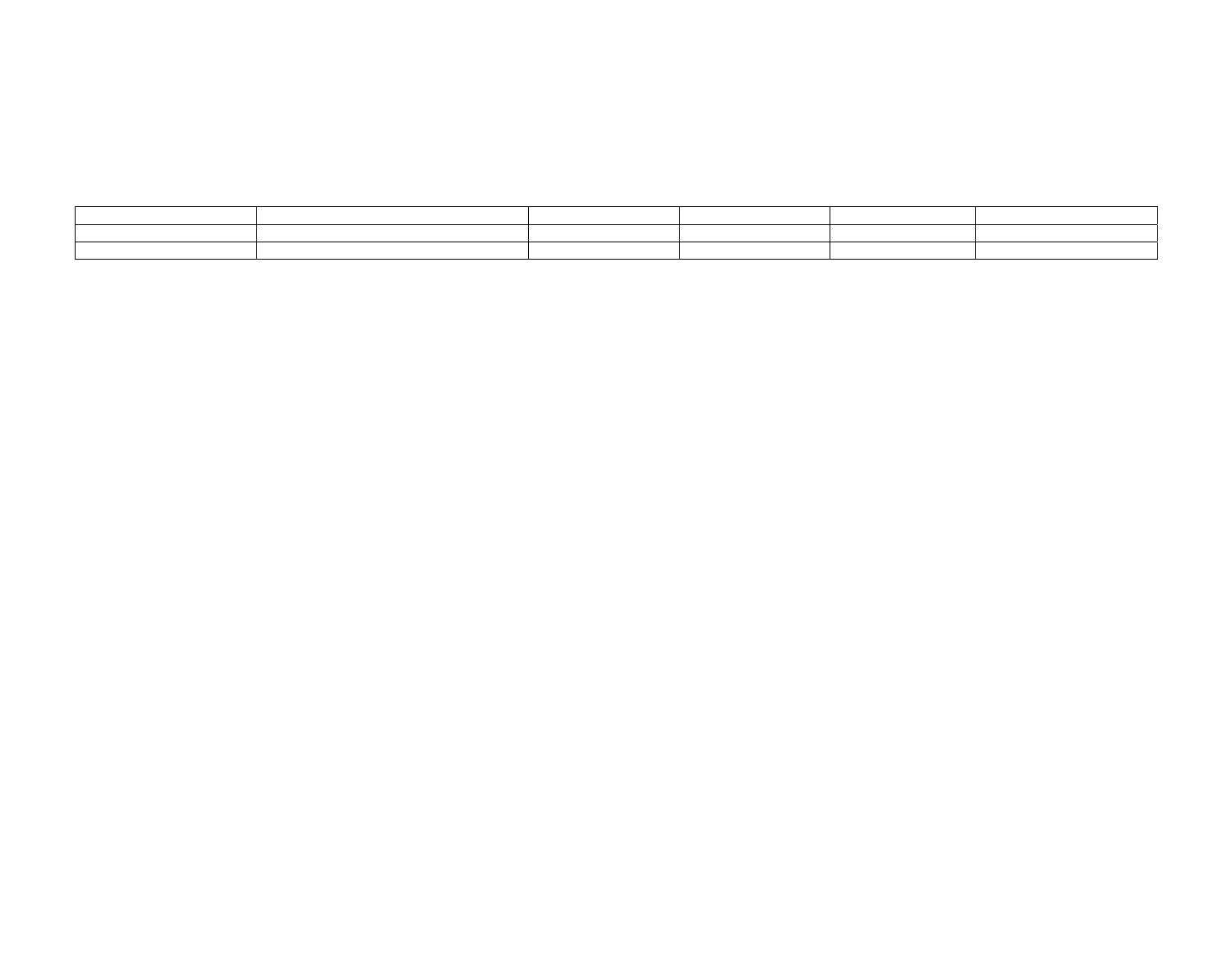| <b>NUME</b> și prenume<br><b>CONDUCĂTOR DE</b><br><b>DOCTORAT</b> | <b>5 LUCRARI REPREZENTATIVE</b><br><b>INDEXATE ISI Web of Science</b><br>(inclusiv împreună cu<br>doctoranzii)                                                                                                                                                                                                                                                                   | <b>CALITATE DE</b><br><b>MEMBRU</b> ÎN<br><b>COMITETE</b><br><b><i>STIINTIFICE</i></b><br><b>INTERNATIONALE</b> | <b>MEMBRU</b> ÎN<br><b>BOARD-URILE</b><br><b>ASOCIATIILOR</b><br><b>PROFESIONALE</b><br><b>INTERNATIONALE</b> | <b>CALITATEA DE</b><br><b>INVITAT ÎN</b><br><b>CADRUL</b><br><b>CONFERINTELOR</b><br>SAU<br><b>GRUPURILOR DE</b><br><b>EXPERTI ÎN</b><br><b>STRĂINĂTATE</b> | <b>MEMBRU AL UNOR</b><br><b>COMISII DE SUSTINERE A</b><br><b>TEZELOR ÎN STRĂINĂTATE</b><br>SAU CO TUTELĂ<br><b>INTERNAȚIONALĂ</b> |
|-------------------------------------------------------------------|----------------------------------------------------------------------------------------------------------------------------------------------------------------------------------------------------------------------------------------------------------------------------------------------------------------------------------------------------------------------------------|-----------------------------------------------------------------------------------------------------------------|---------------------------------------------------------------------------------------------------------------|-------------------------------------------------------------------------------------------------------------------------------------------------------------|-----------------------------------------------------------------------------------------------------------------------------------|
| VLAIA Lavinia Lia                                                 | 1. Mut A.M., Vlaia L.*, Coneac<br>G., Olariu I., Vlaia V., Popoiu C.,<br>Hîrjău M, Lupuliasa D., Novel<br>topical<br>chitosan/hydroxypropylmethyl-<br>cellulose- based hydrogels<br>containing fluconazole and<br>sucrose esters. Formulation,<br>physicochemical<br>characterization, in vitro drug<br>release and permeation,<br>Farmacia, 2018, 66(1), 59-69.<br>$(IF=1.527)$ |                                                                                                                 |                                                                                                               |                                                                                                                                                             |                                                                                                                                   |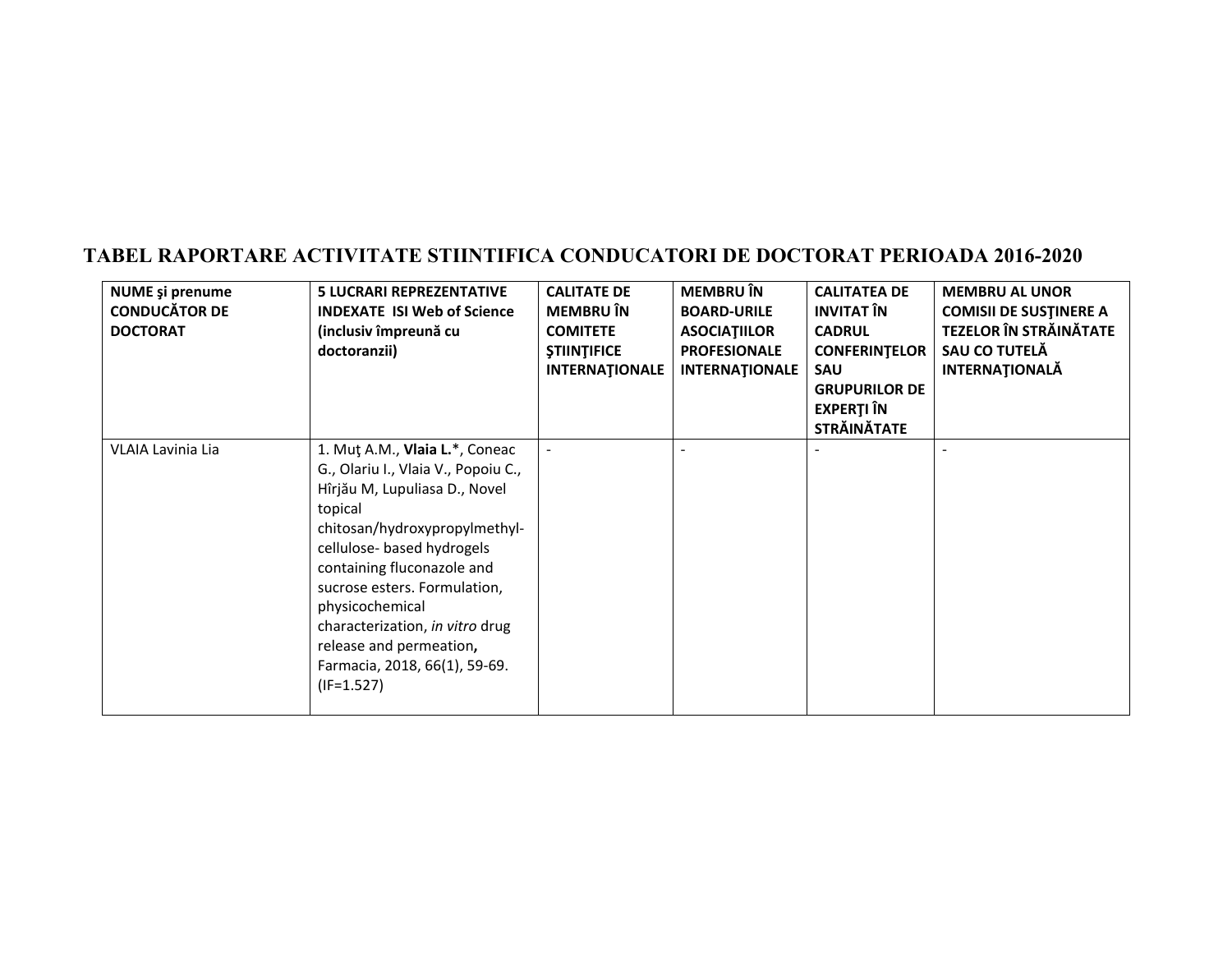| 2. Mut A.M., Vlaia L.*, Coneac     |  |  |
|------------------------------------|--|--|
| G., Olariu I., Vlaia V.,           |  |  |
| Stănciulescu C., Mitu M.A.,        |  |  |
| Szabadai Z., Lupuliasa D.,         |  |  |
| Chitosan/HPMC-based                |  |  |
| hydrogels containing essential     |  |  |
| oils for topical delivery of       |  |  |
| fluconazole: preliminary studies,  |  |  |
| Farmacia, 2018, 66(2), 248-256.    |  |  |
| $(IF=1.527)$                       |  |  |
|                                    |  |  |
| 3. Vlad C.S., Vlaia L., Vlaia V.,  |  |  |
| Dumitrascu V., Filimon M.N.,       |  |  |
| Popescu R., Cimporescu A.,         |  |  |
| Dehelean C. Onwubiko C.E.,         |  |  |
| Daliborca C.V., Chromatographic    |  |  |
| analysis and antibacterial         |  |  |
| potential of extracts of Gnetum    |  |  |
| Africanum, Farmacia, 2019,         |  |  |
| 67(6), 1083-1090. (IF=1.607)       |  |  |
|                                    |  |  |
| 4. Olariu I., Coneac G., Hîrjău    |  |  |
| M., Popoiu C., Mut A.M., Vlaia     |  |  |
| V., Sevastre A.S., Lupuliasa D.,   |  |  |
| Vlaia L. Evaluation of the barrier |  |  |
| potential of some synthetic        |  |  |
| membranes in testing the in        |  |  |